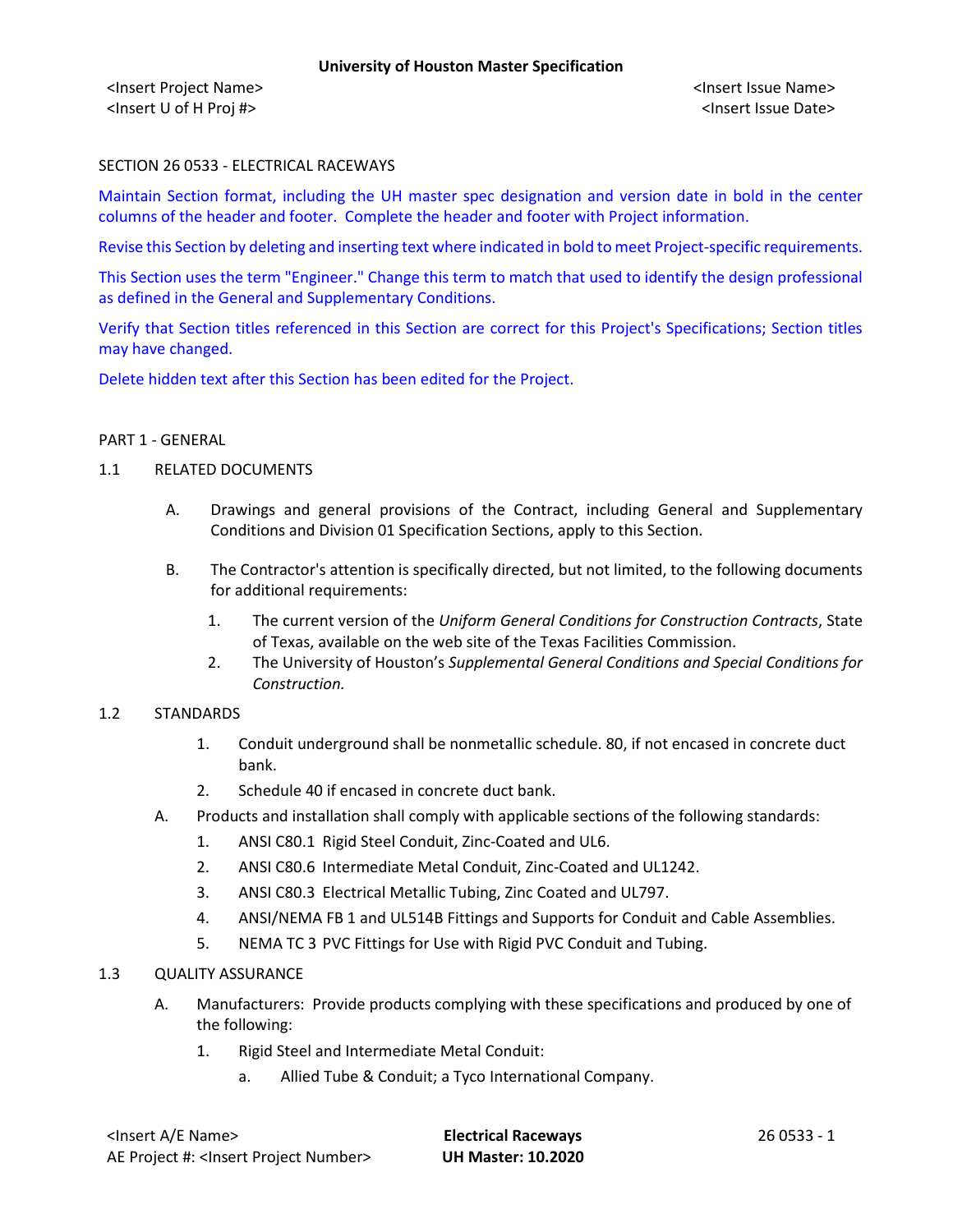<Insert Project Name> <Insert Issue Name> <Insert U of H Proj #> <Insert Issue Date>

- b. Galvite/LTV Steel Tubular Products
- c. Republic Conduit.
- d. Triangle PWC, Inc.
- e. Youngstown Sheet & Tube.
- f. Wheatland Tube Company; a division of Zekelman Industries.
- 2. PVC-coated Rigid Steel:
	- a. Allied Tube & Conduit; a Tyco International Ltd. Co.
	- b. Flexi-Guard, Inc.
	- c. Occidental Coating Company.
	- d. Perma-Cote.
	- e. Republic Conduit.
	- f. Robroy.
	- g. Triangle PWC, Inc.
	- h. Youngstown Sheet & Tube.
	- i. Wheatland Tube Company; a division of Zekelman Industries.
- 3. Electrical Metallic Tubing:
	- a. Allied Tube Conduit; a Tyco International Ltd. Co.
	- b. ETP Uni-Couple.
	- c. Republic Conduit.
	- d. Triangle PWC, Inc.
	- e. Youngstown Sheet & Tube.
	- f. Wheatland Tube Company; a division of Zekelman Industries.
- 4. Flexible Metal and Liquidtight Flexible Metal:
	- a. AFC Cable Systems, Inc.
	- b. Alflex
	- c. Anaconda Metal Hose.
	- d. Electri-Flex Company.
	- e. Flexi-Guard, Inc.
	- f. Triangle PWC, Inc.
	- g. Wheatland Tube Company; a division of Zekelman Industries.
- 5. Rigid Nonmetallic Conduit and Inner Duct:
	- a. Carlon.
	- b. Cantex, Inc.
	- c. Triangle PWC, Inc.
- 6. Raceway Fittings:
	- a. Appleton Electric Company.
	- b. Cantex, Inc. (PVC).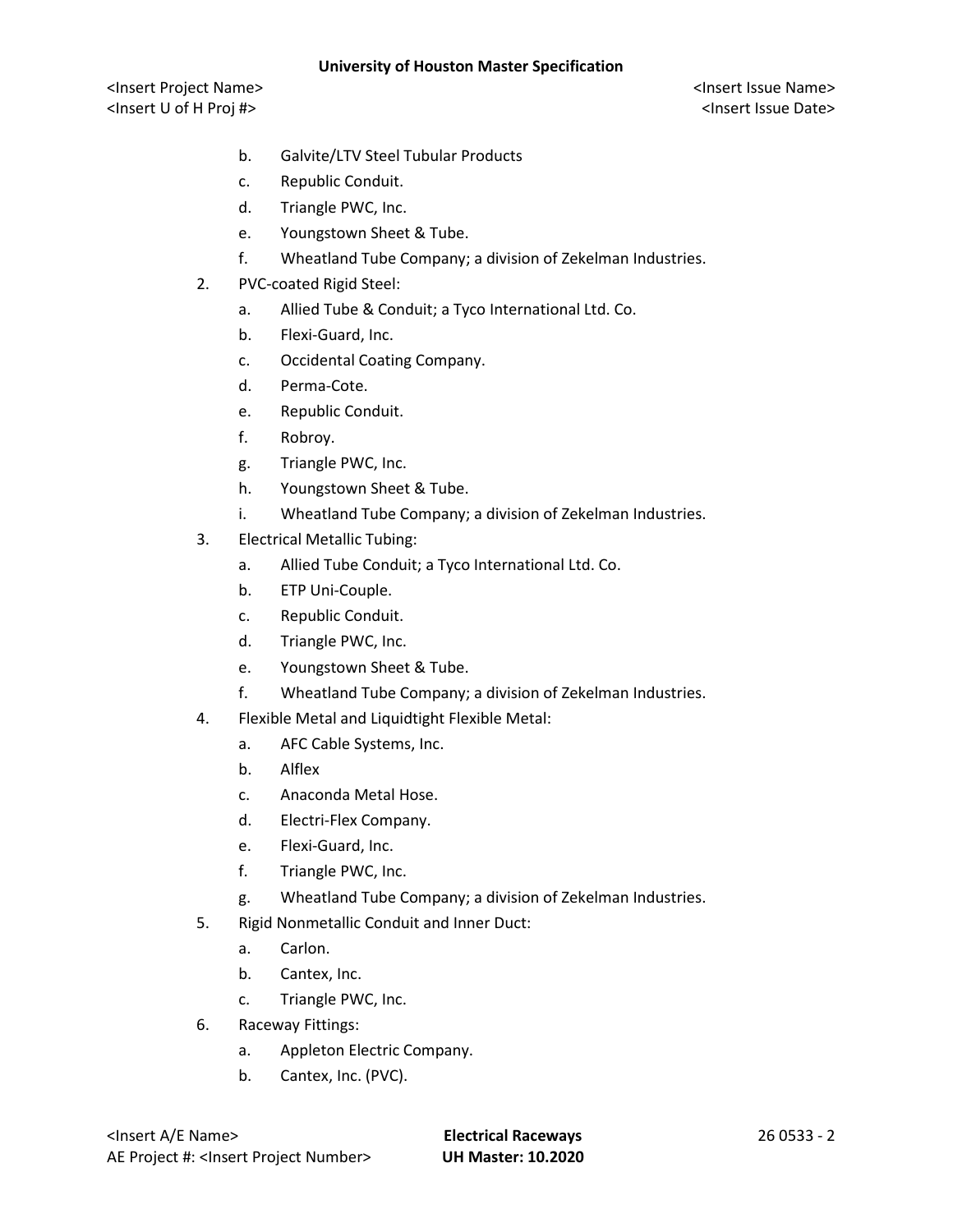<Insert Project Name> <Insert Issue Name> <Insert U of H Proj #> <Insert Issue Date>

- c. Carlon (PVC).
- d. Crouse Hinds.
- e. Efcor Division.
- f. ETP-Uni-Couple.
- g. O. Z/Gedney; a brand of EGS Electrical Group.
- h. Raco, Inc.
- i. Republic Conduit.
- j. Steel City.
- k. Thomas and Betts Corporation.
- 7. Duct Bank Spacers:
	- a. Formex.
	- b. Carlon.
- 8. Precast Manholes, Pull Boxes and Accessories:
	- a. Brooks.
	- b. A. B. Chance.
- B. UL Label: All electrical raceways and fittings shall be UL-listed and labeled.
- C. NEMA Compliance: All electrical raceways and fittings shall comply with NEMA standards applicable to raceway construction.
- D. NEC Compliance: All electrical raceways and fittings shall comply with NEC requirements applicable to construction and installation.

### 1.4 SUBMITTALS

- A. Submittals shall include, but not be limited to, the following:
	- 1. A list of the proposed manufacturers of electrical raceways and fittings selected from the manufacturers listed herein.
	- 2. Cut sheets of electrical raceways and fittings.
	- 3. Manufacturer's data on manholes, pull boxes and accessories.
	- 4. Additional information as required in Section 26 0001 "Electrical General Provisions."

### 1.5 STORAGE AND HANDLING

- A. Handle raceways and fittings carefully to avoid damage, breaking, denting and scoring. Damaged materials shall not be installed.
- B. Store raceways and fittings in a clean dry space and protect from the weather shall be new.

### PART 2 - PRODUCTS

- 2.1 MATERIALS AND COMPONENTS
	- A. General:
		- 1. Provide metal conduit, tubing, and fittings of the type, grade, size, and weight (wall thickness) as shown and required for each service. Where type and grade are not

<Insert A/E Name> **Electrical Raceways** 26 0533 - 3 AE Project #: <Insert Project Number> **UH Master: 10.2020**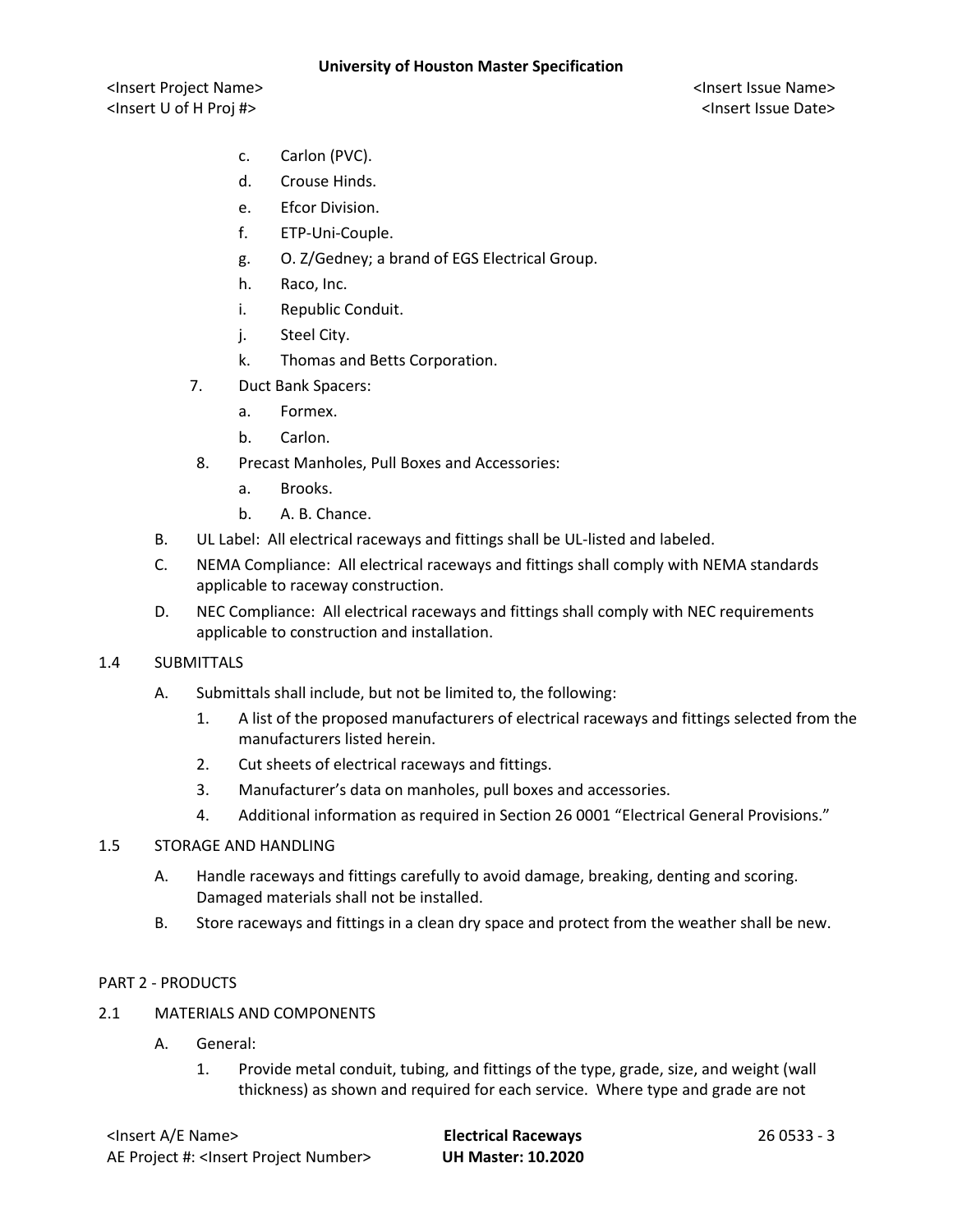indicated, provide proper selection determined by this Section to fulfill the wiring requirements and complying with the NEC for electrical raceways and UH specifications.

- 2. For each electrical raceway system indicated, provide a complete assembly of conduit, tubing, or duct with fittings, including, but not necessarily limited to, connectors, nipples, couplings, expansion fittings, bushings, locknuts, other components and accessories as needed to form a complete system of the type indicated.
- 3. Conduit fittings shall be designed and approved for the specific use intended. Conduit fittings, including flexible, shall have insulated throats or bushings. Rigid conduits shall have insulated bushings, except insulated throat grounding bushings shall be used & conduit where required by NEC Article 250.
- B. Rigid Steel or Intermediate Metal Conduit: Rigid Steel shall be UL 6 and ANSI C80.1, hot-dipped galvanized steel. Intermediate Steel shall be UL 1242 and ANSI C80.6, hot-dipped galvanized steel. Both ends of conduits shall be threaded with factory-installed thread protectors. Couplings and fittings shall be threaded Type UL 6/and UL1242 and ANSI C80.1 and C80.6, hot-dipped galvanized steel. Split type couplings and fittings is not acceptable. IMC conduit shall not be used in sizes larger than 4 inch. Expansion fittings shall be OZ Type "DX", Appleton Type "XJ", Crouse-Hinds Type "XC" or an approved equal and shall have bonding jumpers. Cut ends shall be recoated with cold galvanized paint.
- C. PVC Externally-Coated Rigid Steel Conduit: Shall be ANSI C80.1 hot-dipped galvanized rigid steel conduit with an external 0.040 inch minimum PVC protective coating per NEMA Standard RN1. Both ends of conduit shall be threaded and thread protectors shall be factory-installed. Fittings shall be threaded type ANSI C80.4, hot-dipped galvanized with a 0.055 inch minimum PVC coating to match the conduit.
- D. Electrical Metallic Tubing (EMT): Shall be UL 797 and ANSI C80.3 galvanized steel with plain ends. Fittings, couplings and connectors shall be UL 797 and ANSI C80.4 galvanized steel type. Fittings, couplings and connectors shall be all steel set-screw type. All EMT connectors shall have insulated throats or bushings.
- E. Flexible Conduit:
	- 1. Flexible Metal Conduit: UL 1, zinc-coated steel
	- 2. Flexible Metal Conduit Fittings: UL 1, zinc-coated steel, insulated throat.
	- 3. Liquid-tight Flexible Metal Conduit: UL360 Liquid-tight flexible metal conduit comprised of single strip, continuous, flexible, interlocked, double-wrapped steel, galvanized inside and outside; forming smooth internal wiring channel; with liquid-tight jacket of flexible polyvinyl chloride (PVC) or neoprene. Shall contain ground bond.
- F. Liquid-tight Flexible Metal Conduit Fittings: UL 1, liquid-tight, zinc-coated steel, neoprene gaskets and O-rings, insulated throat.
- G. Nonmetallic Conduit and Fittings:
	- 1. Schedule 40 Rigid PVC Conduit: Per UL 651, and NEMA TC 2, 90°C conductor temperature rating, only encased in concrete duct bank.
	- 2. Schedule 80 Rigid PVC Conduit: Per UL 651 and NEMA TC 2, 90°C conductor temperature rating not encased in concrete duct bank.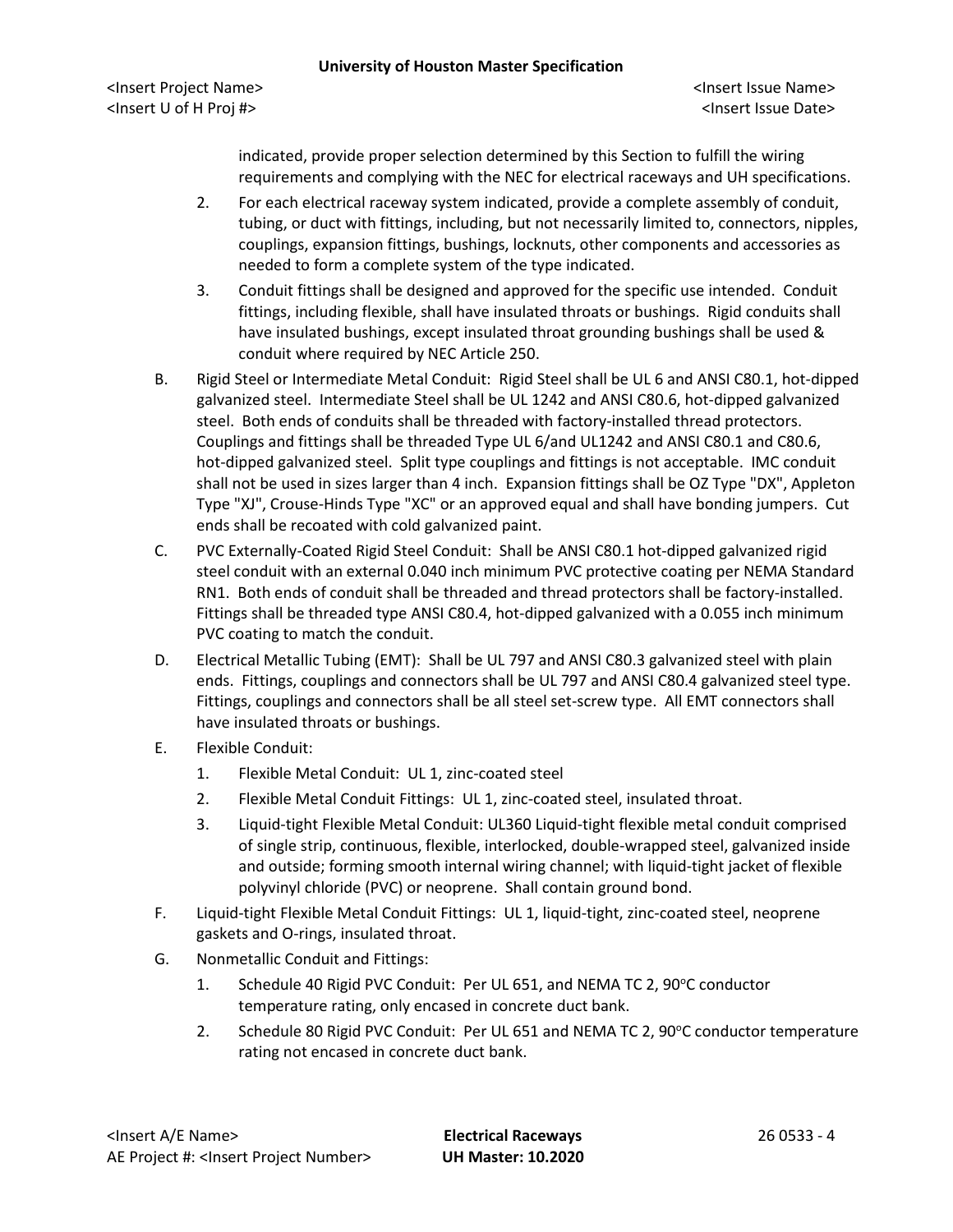<Insert Project Name> <Insert Issue Name> <Insert U of H Proj #> <Insert Issue Date>

- 3. Type "EB" Encased Burial PVC Conduit: Per UL 651A and NEMA TC 8, ASTM F512 heavy wall, 90°C conductor temperature rating.
- 4. Quaduct PVC Conduit: Composite duct consisting of four nominal 1-1/2 inch Schedule 40 PVC conduits with an integral spacer. Encased in concrete only.
- 5. PVC Conduit Fittings: Per NEMA TC 3 and compatible with PVC conduit system.
- 6. Duct Bank Spacers: Spacers shall be interlocking plastic designed for the conduit sizes and nominal 3 inch spacing being used.
- H. Nonmetallic Inner Duct: For fiber optic only.
	- 1. Inner duct: PVC corrugated flexible conduit, Carlon Optic-Gard PVC or an approved equal. Duct shall be available in one inch (1 inch), 1-1/4 inch, 1-1/2 inch and 2 inch sizes and orange, gray and white colors.
	- 2. Couplings: PVC type, external, solvent cement type.
- I. Conduit Tubing Accessories: Provide ANSI/NEMA FB I conduit and tubing accessories including straps, hangers and expansion joints as recommended by the conduit and tubing manufacturer and as specified in this Section.
- J. Precast Concrete Manholes:
	- 1. General: Provide precast concrete manholes as detailed on the Drawings and as required for installation of new duct bank systems and connection to existing duct bank systems at locations shown on the Drawings.
	- 2. Design: Manholes shall be steel reinforced and the complete manhole assembly shall be designed for H-20-44 bridge loading. Submittals shall clearly indicate all dimensions and reinforcing steel.
	- 3. Concrete: Manholes shall be constructed using concrete with a 4500 psi 28 day strength. Concrete mix shall be designed in accordance with ASTM standards.
	- 4. Reinforcing Steel: Steel shall be intermediate or hard grade billet steel conforming to ASTM A615/A615M, deformed in accordance with ASTM A305.
	- 5. Manholes: Manhole and pull box covers shall be cast iron cover mounted in a 30 inch Type "B" or "WRM" frame and shall be traffic type for heavy vehicular traffic. The frame and neck shall be doweled into the manhole to prevent movement away from the opening.
	- 6. Naming: Power manhole and pull box covers shall be marked "ELECTRIC." Communication manhole and pull box covers shall be marked "COMMUNICATIONS." Voice manhole and pull box covers shall be marked "TELEPHONE." Data manhole and pull box covers shall be marked "DATA."
	- 7. Conduit Entry: Plastic conduits shall include a bell end inside the manhole or pull box, mounted flush and grouted to seal openings. Precast fiber type terminators shall be provided for each duct bank entry.
	- 8. Grounding: A #4/0 bare copper ground wire shall penetrate the side wall in the bottom section of each manhole and pull box and extend 48 inches inside and outside of the manhole pull box.
	- 9. Accessories: Provide knockouts, cable racks, sumps, steps, joint seals and other accessories shown on the Drawings or required for a complete installation.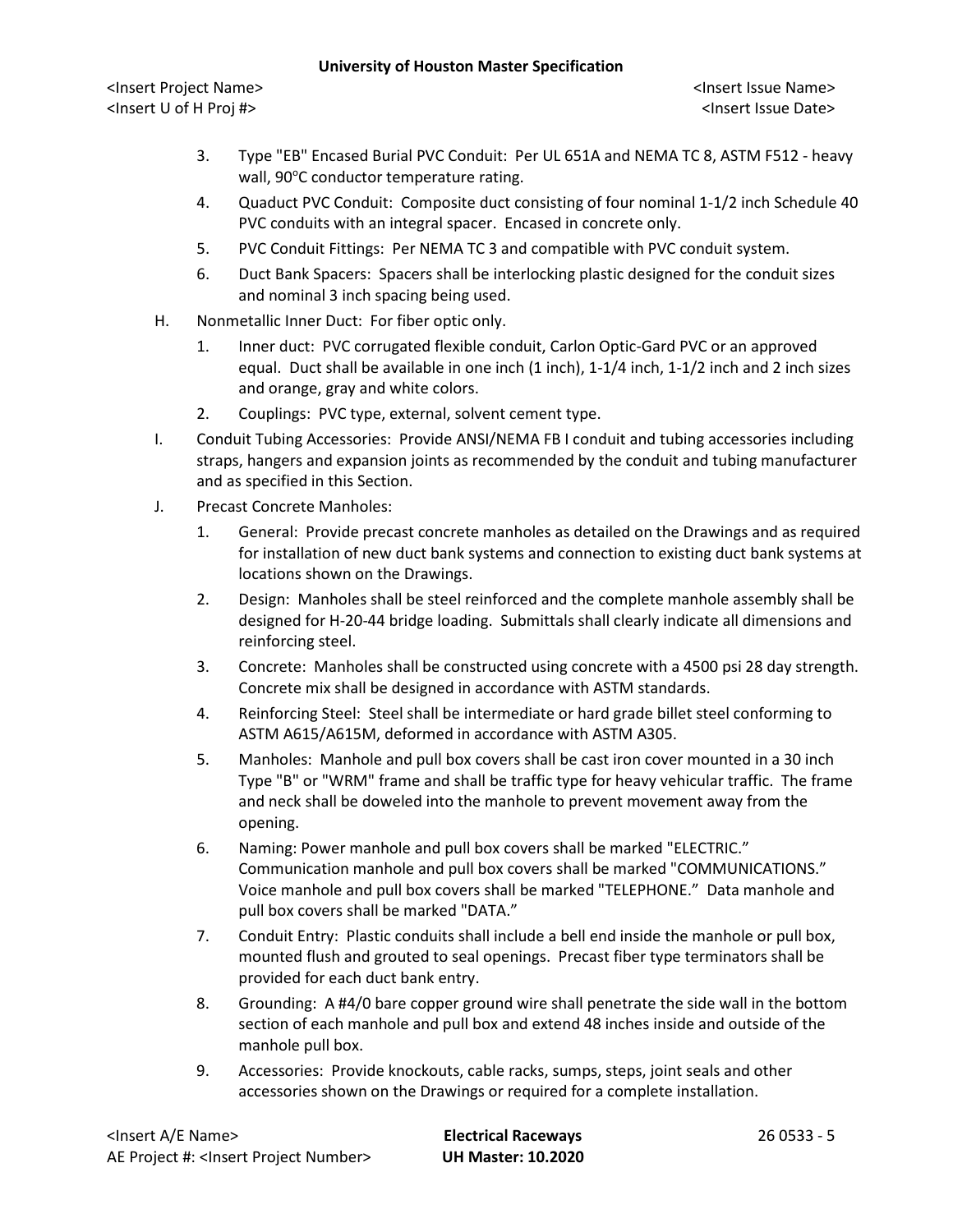## PART 3 - EXECUTION

# 3.1 INSTALLATION

- A. General: Install electrical raceways and fittings as shown, in accordance with the manufacturer's written instructions, applicable requirements of the NEC, and in accordance with recognized industry practices to ensure that products serve the intended function. Complete electrical raceway installation before starting the installation of wire and cable and comply with Owner's master specifications.
- B. Conduit Size: Minimum conduit size for power wiring shall be  $\frac{3}{4}$  inch, except  $\frac{1}{2}$  inch conduit shall be used for 20 Amps single home-run circuits and **[3/8 inch] [1/2 inch]** flexible metallic conduit may be used for fixture whips. Maximum conduit size for EMT shall be 4 inch. Minimum conduit size for control wiring shall be **[1/2 inch] [3/4 inch]**. Minimum conduit size for voice/data wiring shall be one inch (1 inch).
- C. Rigid Steel and Intermediate Metal Conduit: Use rigid steel, aluminum or intermediate metal conduit to run all electrical raceway systems where exposed to weather; in damp or wet locations; where subject to physical damage.
	- 1. EMT conduit may be used instead of rigid steel or IMC for 600 volt feeder raceways, if the location is acceptable for use of EMT as described herein below, and if a properly sized ground wire is included with the feeder conductors in the EMT raceway.Ground wires are required in all conduits.
- D. PVC-coated Rigid Steel: Use polyvinyl chloride (PVC) externally-coated rigid steel conduit and fittings for electrical raceway systems for branch circuits to **[cooling towers and other]** wet areas; **[where exposed outdoors;]** and elsewhere, as shown. Install conduit and fittings such that the PVC-coating is continuous and watertight and no portion of the metal conduit or fittings is exposed to moisture.
- E. Electrical Metallic Tubing (EMT): Use EMT for branch circuit electrical raceway systems where concealed in furred ceilings or in walls. Contractor may use exposed EMT when located inside a building at least 8 feet above finished floor and when not exposed to the risk of physical damage. EMT conduit shall not be installed where exposed to weather or in wet or damp locations. Use steel set screw type fittings, couplings and connectors made-up tight for all conduit sizes. Crimp type fittings, couplings and connectors are not acceptable.
- F. Flexible Metal: Use flexible metal conduit (with internal ground wire) and fittings for lay-in lighting fixture connections and for other electrical equipment connections where subject to movement and vibration, but where liquid-tight flexible metal conduit is not specified. Use flexible metal conduit in such lengths as required. The allowable length, unless approved otherwise by the Authority Having Jurisdiction shall be based on NFPA 70-2017, Article 348.30 (A) exceptions 1 through 4. **[[3/8 inch] [1/2 inch] diameter conduit may be used for lighting fixture "pigtails".]** Conduit shall contain grounding conductor. The external grounding bond jumper shall be green insulated and shall be the same size as the equipment grounding conductor of the circuit or larger. The bonding conductor shall run parallel to the flexible conduit and shall be fastened to the flexible conduit using tie wraps. Flexible metal conduit shall not be used as an alternative to factory 90 degree bends or installed in the middle of a conduit installation unless the flexible conduit is being used to connect to the final piece of equipment.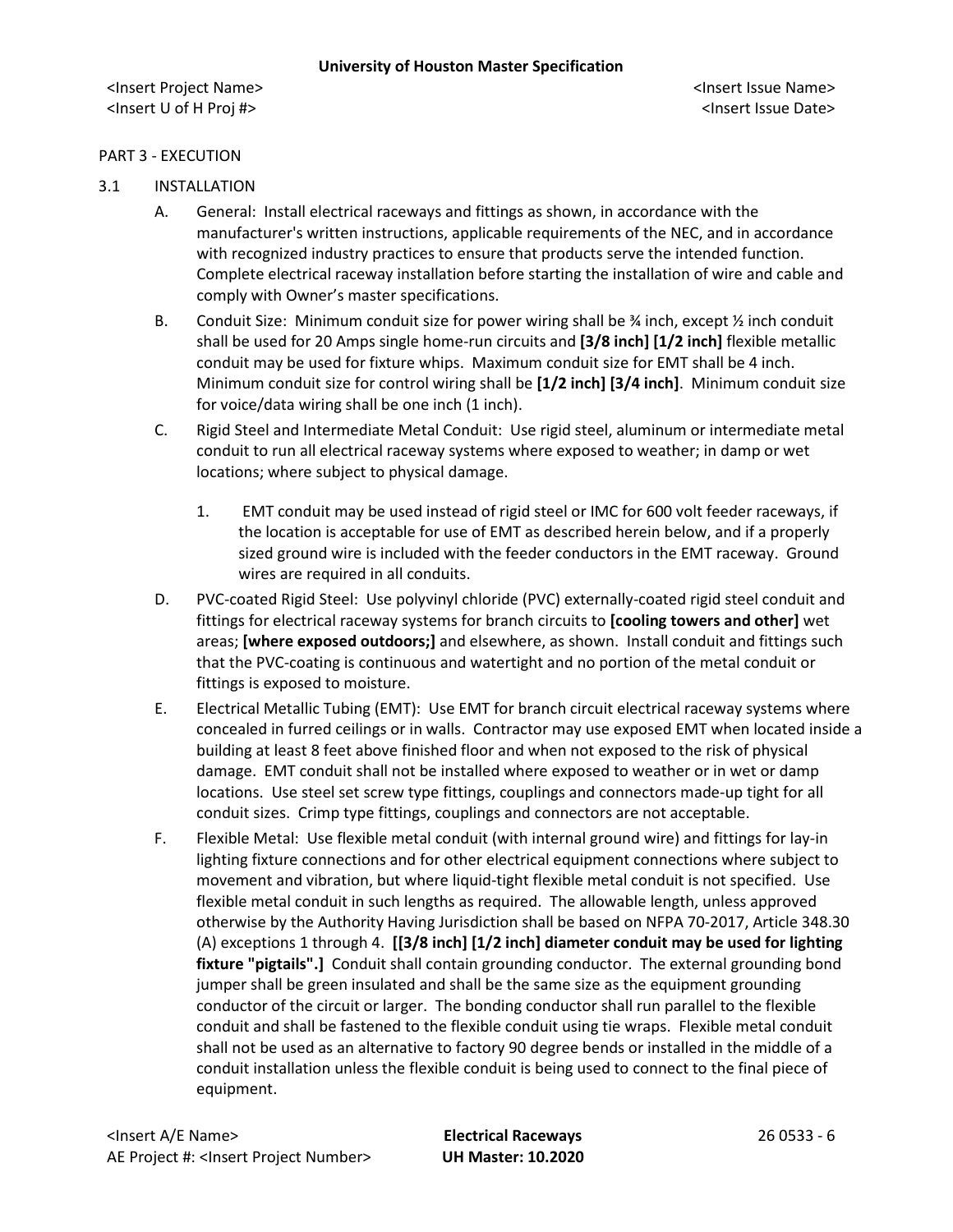<Insert Project Name> <Insert Issue Name> <Insert U of H Proj #> <Insert Issue Date>

- G. Liquid-tight Flexible Metal: Use liquid-tight flexible metal conduit and fittings for all motor connections, including dry-type transformers**[,all connections in kitchens and laundries,] [, computer equipment branch circuits below raised floors,]** and for other electrical equipment connections where subject to movement and vibration and when subject to one or more of the following conditions: exterior location; moist or humid atmosphere where condensate can be expected to accumulate; corrosive atmosphere; subject to water spray; subject to dripping oil, grease or water. Use of SMURF tube is not permitted anywhere. Install **[external ground wire on][internal ground wire in]** liquid-tight flexible conduit with grounding bushings. Maximum length shall comply with NFPA 70-2017 Article 348.30 Article (A), Exceptions 1 thru 4. For sizes 1 inch and greater, an external grounding bond jumper shall be installed. Liquid-tight flexible metal conduit shall not be used as an alternative to factory 90 degree bends or installed in the middle of a conduit installation unless the flexible conduit is being used to connect to the equipment.
- H. Rigid Nonmetallic: Use PVC conduit directly buried in earth, in concrete encased duct bank, and where subject to corrosive environment. PVC conduit shall only be used where shown on the Drawings. Use Schedule 40, where in concrete, and Schedule 80 direct buried, where exposed, with size adjusted to have same fill area as if Schedule 40 were used. Type "EB" encased burial duct shall be used in concrete encased applications in trenches where shown on the Drawings. When a ground wire is installed in conduit, the wire shall be installed in rigid non-metallic conduit.

## 3.2 INTERIOR CONDUIT SYSTEM

- A. Ground all metallic conduit in accordance with the requirements of the latest edition of the NEC. All conduit systems require grounding conductors.
- B. Install all conduit as a complete system without conductors, continuous from outlet to outlet and from fitting to fitting. Make up threaded joints of conduit carefully in such a manner as to ensure a tight joint. Field-cut threads shall be cold-galvanized after cutting. The entire conduit system shall be secured at all joints and boxes in such a manner that each system shall be electrically continuous throughout. Fasten the entire conduit system securely into position. A run of conduit between outlet and outlet, between fitting and fitting, or between outlet and fitting shall not contain more than the equivalent of four quarter bends, including those bends located immediately at the outlet or fitting. Install approved expansion fittings in all conduit runs as specified in paragraph 3.2/Q. Conduit total bends shall not be more than 270 degrees above ground.
- C. Ream all ends of conduit properly to remove rough edges. Whenever a rigid steel or IMC conduit enters a switchboard, panelboard, enclosure, or box, it shall be securely fastened by the use of a locknut inside and outside and an approved insulating bushing shall be installed. Whenever an EMT conduit enters a switchboard, panelboard, enclosure, or box, it shall be securely fastened by use of an insulated throat connector or a connector with an insulating bushing. Lay out and install all conduit systems in order to avoid all other services or systems, the proximity of which may cause damage to the conduit or the wires or conductors that the conduit confines.
- D. Conceal conduit systems in finished areas. Concealed metallic conduits shall be run in a direct manner, basically parallel to, and at right angles with the lines of the building, and with as long a bend as possible. Conduit may be exposed in mechanical rooms and where otherwise shown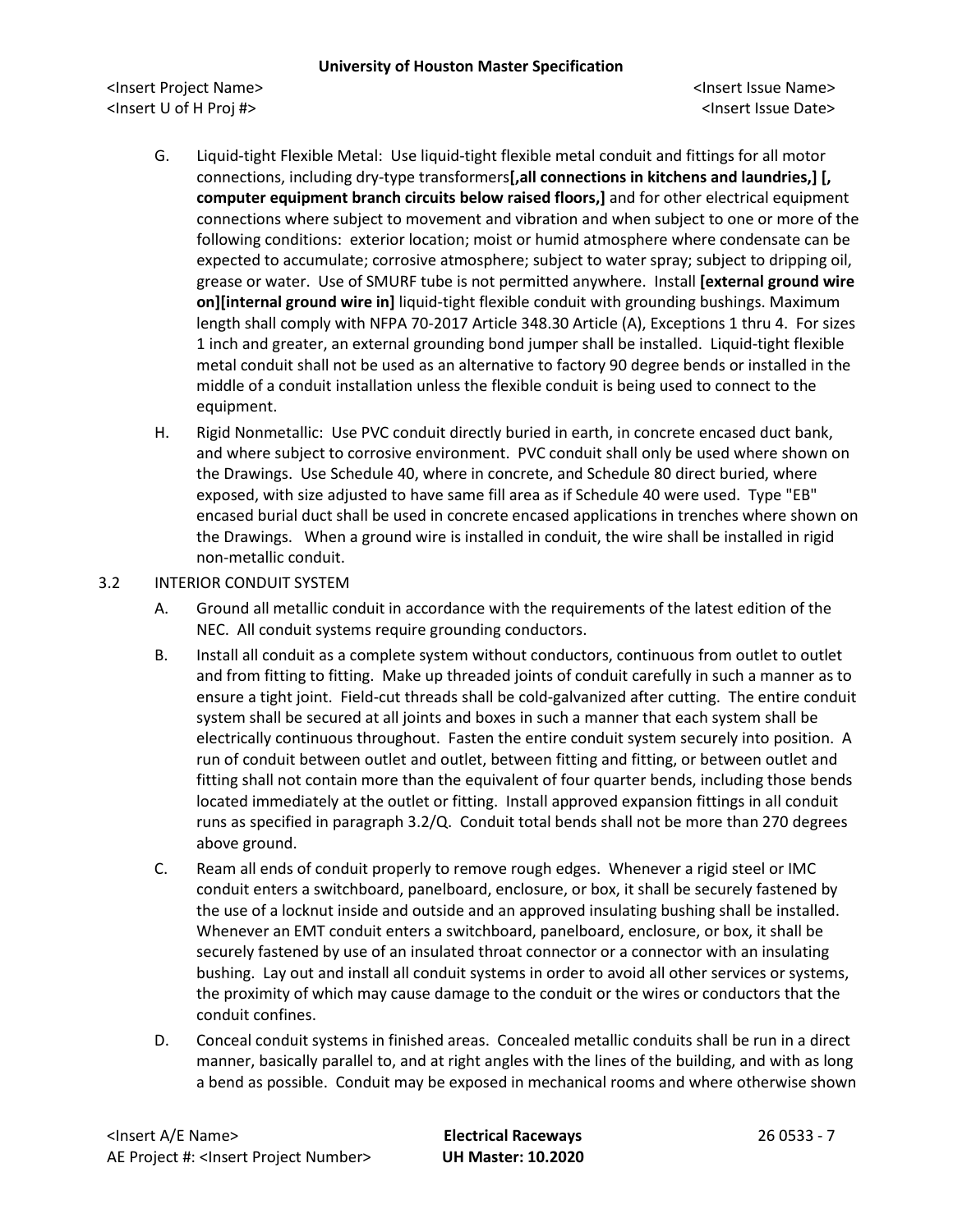or indicated. On exposed systems, run the conduit parallel or perpendicular to the structural features of the building and rigidly support clamps at intervals as required by NEC or on conduit racks, neatly racked and bent in a smooth radius at corners insofar as practicable. All bends shall be field-made using an approved bending machine designed for the purpose, or using standard ells having a radius not less than that shown in Chapter 9, Table 2 of the National Electrical Code, and with approved fittings or connectors. All bends shall be free from dents or flattening. Prefab bends for 2 inches and more are Contractor's option.

- E. All conduit shall be run without traps. Where traps are unavoidable, a junction or pull box shall be placed at the low point. Metallic conduit systems that are exposed to the weather or water shall be made watertight. As soon as conduit has been permanently installed in place, conduit shall be capped or plugged with standard accessories. All metallic conduit shall be swabbed after plaster and dry wall is finished and dry. All outdoor exposed conduit shall have a drain at low point.
- F. Support exposed raceway or grouped concealed raceways on galvanized or stainless steel channel using compatible galvanized fittings (bolts, beam clamps and similar items) and galvanized threaded rod pendants to secure raceway to channel and channel to structure. Support single conduit runs using a properly sized galvanized conduit hanger with galvanized closure bolt/nut and threaded rod. Support-spacing shall not exceed 10 feet apart for all EMT/IMC conduit and rigid conduit 2 inches and smaller and 15 feet apart for rigid conduit 2-1/2 inches and larger and within 3 feet from boxes and changes in direction. Support flexible conduit on maximum 4.5 feet centers and within one foot of boxes. All raceway support system materials shall be galvanized and manufactured by Kindorf, Unistrut, Superstrut, Caddy, or Spring Steel Fasteners, Inc. Provide chrome or nickel-plated escutcheon plates on all conduit passing through walls and ceilings in finished areas. Work shall comply with the NEC.
- G. Support 1 inch and smaller EMT conduit concealed in ceiling cavities with No. 13 AWG galvanized iron wire pendants, spaced not to exceed 10 feet apart and 3 feet from boxes and changes in direction, secured to conduit with clips and properly secured to structure. Perforated strap shall not be used for conduit supports. Branch circuit EMT conduit ¾ inch trade size and smaller may be suspended using "caddy clips" attached to independent ceiling wire. Contractor shall paint electrical support wires to identify. Support conduit sized one inch and larger as described in Paragraph F above.
- H. Make all joints and connections to ensure mechanical strength and electrical continuity. PVC conduit shall be joined, or have fittings attached, by using a fusing (solvent) compound recommended by and applied as instructed by, the conduit manufacturer.
- I. Run conduit to avoid proximity to heat producing equipment, piping and flues, keeping a minimum of 8 inches clear. Whenever possible, install horizontal raceway runs above water piping.
- J. Unless shown otherwise, all roof penetrations shall be made in adequate time to allow the roofer to make proper flashings. Roof penetrations made by Division 26 are the ultimate responsibility for the Division 26 Contractor to ensure that penetrations are correctly flashed and sealed. Coordinate any roof penetrations in an existing roof with the Owner to ensure the roof's warranty is maintained.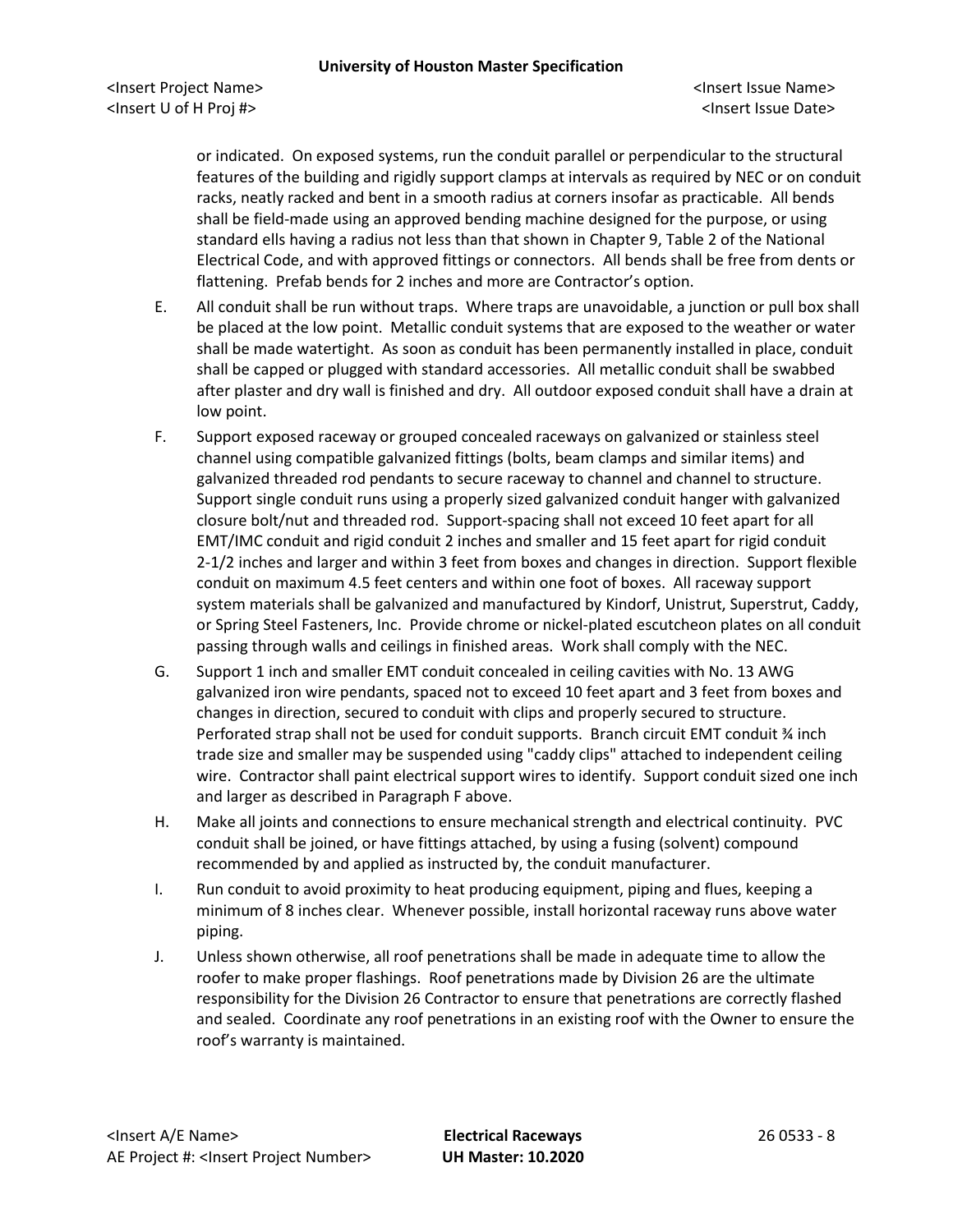<Insert Project Name> <Insert Issue Name> <Insert U of H Proj #> <Insert Issue Date>

- K. Carefully review architectural, structural, mechanical, plumbing, and electrical Drawings and place boxes and conduit to avoid conflicts with structural members or other general construction.
- L. All conduit passing through the housing on connected equipment shall pass through a cleanly cut hole protected with an approved grommet and shall be sealed with fire seal or duct seal.
- M. Metallic conduit installed below grade shall have its entire length painted with two coats of protective finish. Each coat shall consist of 5 mils of PPG "Coat Cat Epoxy Coating" applied in accordance with the manufacturer's recommendations. The entire length of metallic conduit, including fittings, shall be protected to a point 6 inches above finished grade (or concrete slab).
- N. Coordinate locations of raceways in fire rated partitions so as not to affect the fire rating of the partition. Notify the Architect in writing where additional construction is required to maintain the partition fire rating.
- O. Install expansion fittings in all conduit as follows:
	- 1. All conduits crossing building expansion joints; unless some other form of thermal expansion compensation is approved in writing by the Engineer.
	- 2. All conduit straight runs in excess of 200 feet and on 400 foot centers in all longer conduit runs.
	- 3. All conduits entering environmental rooms (i.e., rooms designed for the purpose of controlling temperature and humidity for such applications as cold storage, cultivation and incubation).
	- 4. Locations subject to thermal expansion and as required by NEC.
	- 5. Unless expansion fitting has an integral bonding braid, an external braid, approved for the purpose, shall be installed around the fitting.

## 3.3 EXTERIOR CONDUIT SYSTEMS

- A. Exterior conduit systems shall meet all of the general installation requirements for interior conduit systems.
- B. All exterior conduit systems shall be completely watertight. All hangers, fasteners, and supports used with exterior conduit systems shall be hot dip galvanized steel, aluminum or stainless steel.
- C. Conduit routed across roofs shall be attached to an approved electrical support stand with unistrut sleepers spaced at maximum 5 feet intervals, unless otherwise detailed on the Drawings. Sleepers shall be installed in pitch pans or as otherwise detailed on the Drawings.
- D. Install underground conduits with sealing glands manufactured by OZ-Gedney Type "FSK," or approved substitution; exterior conduits with sealing glands manufactured by OZ-Gedney Type "CSB," or approved substitution; and internally with sealing glands at the point where conduits enter the building to prevent water seepage. Refer to Section 01 2500 "Substitution Procedures" to propose substitutions.
- E. Direct buried conduits, not installed in duct bank, shall be installed a minimum of 2 feet below grade. Comply with NEC unless noted otherwise on the Drawings. Maintain 12 inches of earth or 2 inches of concrete separation between electrical conduits and other services or utilities below grade. Maintain 10 feet separation between parallel underground power and voice/data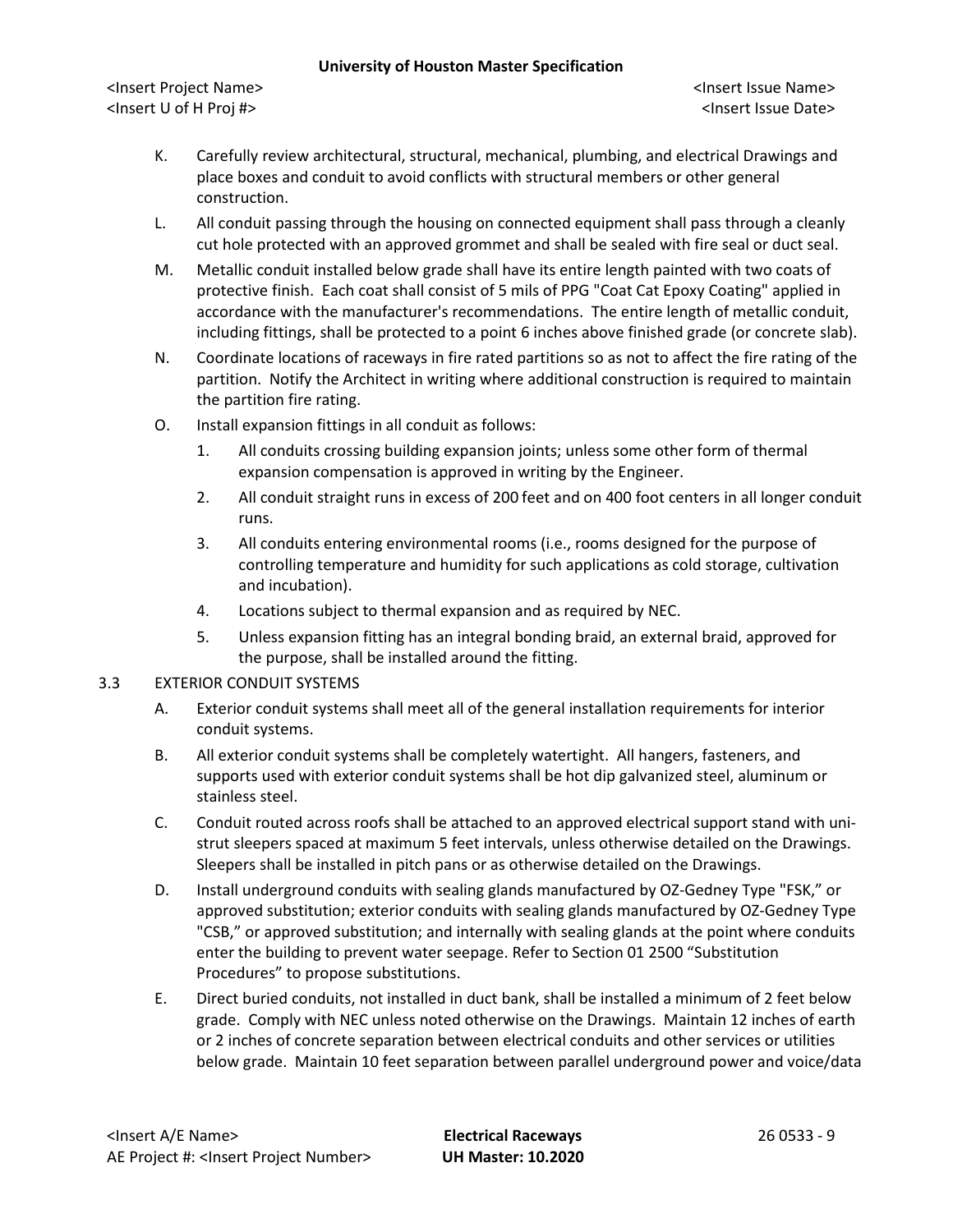<Insert Project Name> <Insert Issue Name> <Insert U of H Proj #> <Insert Issue Date>

conduits. Where power and voice/data conduits cross below grade, crossing shall be at right (90 degree) angles with a minimum 2 feet vertical separation.

1. Install breathers and drains unless the electrical equipment is installed indoors. Breathers and drains shall also be installed in enclosures to ensure draining of all liquids that condense or otherwise enter the enclosure. Conduit systems shall be installed in such a manner as to minimize the accumulation of moisture at low points and pockets. Where low points and pockets are unavoidable, a conduit fitting at the low point with a drain plug shall be installed. Vertical conduits located outdoors that enter equipment or device enclosures shall be low point drain fittings; conduit entry to enclosures shall be through the side or bottom. Conduit top entries shall be avoided and if required shall be reviewed and approved by Authority Having Jurisdiction. Conduits entering buildings shall have low point drain fittings installed to prevent liquids that have collected in the conduits from entering the building conduit system.

## 3.4 POWER DUCTBANK SYSTEMS

- A. Power duct banks shall be of individual conduit encased in reinforced concrete. Conduit shall be **[rigid PVC Schedule 40] [Type "EB"]** except that rigid steel conduit shall be used for the final 10 feet at the beginning and end of each duct bank and for all elbows. **[Unless shown otherwise, the type of conduit used shall not be mixed in any one duct bank and shall not be smaller than 4 inches in diameter.]** The reinforced concrete encasement surrounding the duct bank shall be rectangular in cross section, having a minimum concrete thickness of 3 inches. Conduits shall be separated by a minimum concrete thickness of 2 inches, except that light and power conduit shall be separated from control and signal conduits by a minimum concrete thickness of 3 inches. Encasement concrete shall be red in color and rough out.
- B. The power duct bank shall be routed underground and the top of the concrete envelope shall be a minimum 3 feet below grade. Provide continuous yellow plastic marking tape centered over power duct banks and located 12 inches above the envelope. Tape shall indicate: "Caution: Electrical Cables Below."
- C. Changes in direction of duct bank runs exceeding a total of 10 degrees, either vertical or horizontal, shall be accomplished by long sweep bends having a minimum radius of curvature of 5 feet. All bends in a run shall be separated by a minimum of 10 feet of straight conduit, where possible.
- D. During construction, partially completed duct banks shall be protected from the entrance of debris such as mud, sand, and dirt by means of suitable conduit plugs. As each section of the duct bank is completed, a testing mandrel shall be drawn through each conduit. A brush with stiff bristles shall be drawn through until each conduit is clear of all particles of earth, sand, or gravel. Conduit plugs shall then be immediately installed and temporarily sealed.
- E. Ducts in concrete encased duct banks shall be independently supported by interlocking module spacers manufactured by Formex or approved substitution. Spacers shall provide separation between adjacent ducts as specified hereinabove. Spacers shall be installed at maximum 6 feet intervals.
- F. Ducts in concrete encased duct banks shall be terminated in manholes, pull boxes, and vaults with interlocking terminators manufactured by Formex or approved substitution. A watertight tapered plug shall be furnished and installed in unused duct openings. Where terminators are installed in new work, they shall be poured-in-place.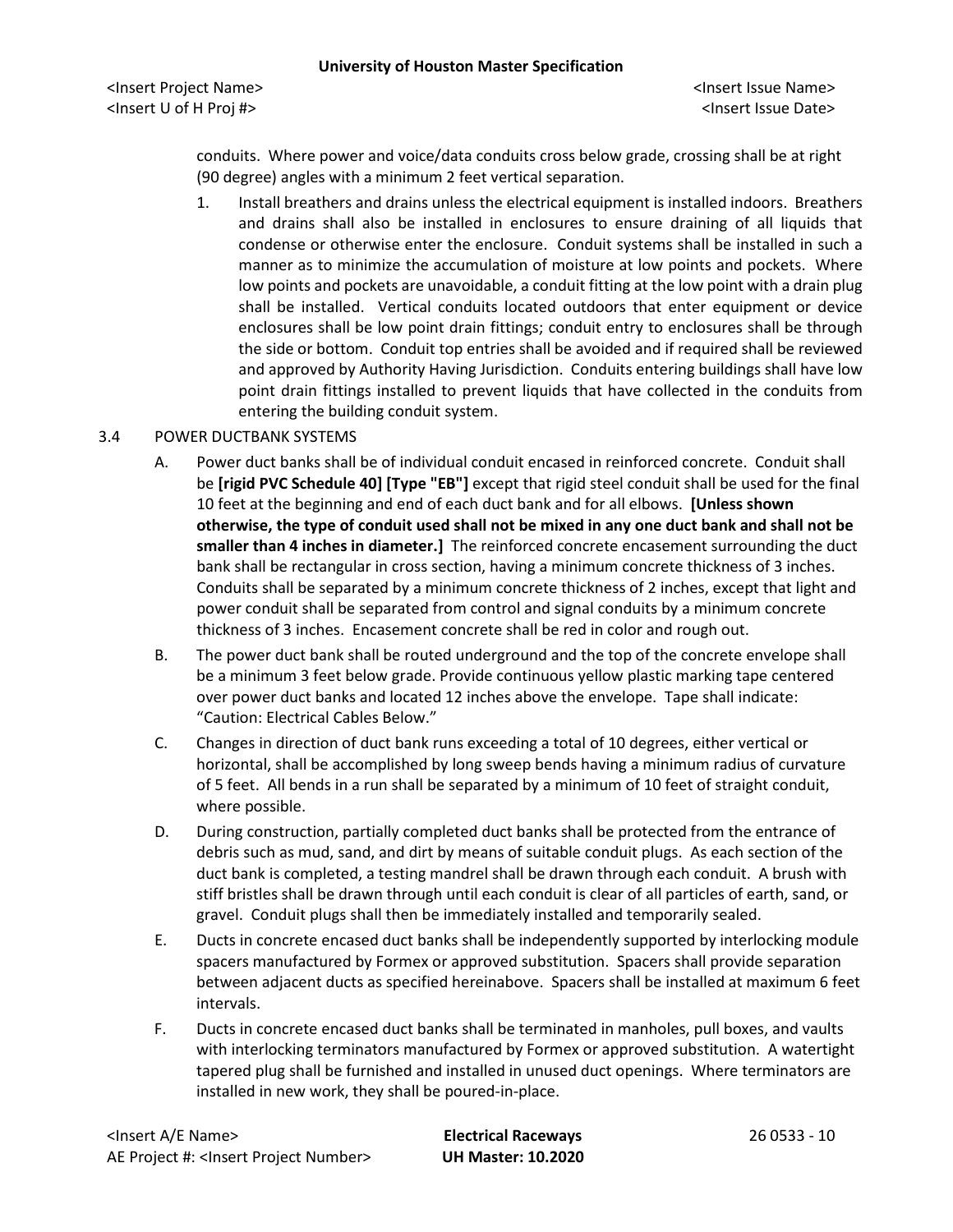<Insert Project Name> <Insert Issue Name> <Insert U of H Proj #> <Insert Issue Date>

- G. Install underground conduits with sealing glands manufactured by OZ-Gedney Type "FSK," or approved substitution; exterior conduits with sealing glands manufactured by OZ-Gedney Type "CSB," or approved substitution; and internally with sealing glands at the point where conduits enter the building to prevent water seepage into the building. Seal all conduits emerging from underground. Refer to Section 01 2500 "Substitution Procedures" to propose substitutions.
- H. Furnish the exact dimensions and location of power duct bank to be encased in time to prevent delay in the concrete work.
- I. Power duct bank shall be installed per Power Company standards.
- 3.5 VOICE/DATA DUCTBANK SYSTEMS
	- A. Exterior voice/data duct banks shall be of individual PVC conduit, **[direct buried without concrete encasement under landscaping grassy areas and sidewalks] [and] [concrete-encased below driveways, fire lanes, streets and roadways]**. Conduit shall be rigid PVC Schedule 80. Interior duct banks shall be of individual conduit and conduit shall be PVC. The type of conduit used shall not be mixed in any one duct bank and shall not be smaller than 4 inches in diameter. Install inner ducts and pull strings in conduit and duct bank where noted.
	- B. Where the voice/data duct bank is routed underground, the top of the duct bank shall be a minimum 30 inches below grade.
	- C. Changes in direction of voice/data ductbank runs exceeding a total of 10 degrees, either vertical or horizontal, shall be accomplished by long sweep bends having a minimum radius of curvature of 5 feet. All turn ups to above grade shall be long radius RGS elbows, coated as specified in Paragraph 2.1.B. All bends in a run shall be separated by a minimum of 10 feet where possible. There shall be no more than two 90 degree bends in any run of voice/data ductbank.
	- D. During construction, partially completed ductbanks shall be protected from the entrance of debris such as mud, sand, and dirt by means of suitable conduit plugs. As each section of the ductbank is completed, a testing mandrel with diameter ¼ inch smaller than the conduit shall be drawn through each conduit. A brush with stiff bristles shall be drawn through until each conduit is clear of all particles of earth, sand, or gravel. Conduit plugs shall then be immediately installed.
	- E. Sleeves for voice/data ductbank passing through basement walls shall be rigid steel conduit and shall extend a minimum of 24 inches outside the basement wall.
	- F. Ducts in concrete encased ductbanks shall be independently supported by interlocking modular spacers. Spacers shall provide separation between adjacent ducts as shown on the Drawings. Spacers shall be installed at 6 feet maximum intervals.
	- G. Ducts in concrete encased ductbanks shall be terminated in manholes, pull boxes, and vaults with interlocking terminators. A watertight tapered plug shall be furnished and installed in unused duct openings. Where terminators are installed in new work, they shall be poured-inplace. Seal all conduit emerging from underground.
	- H. Voice/data ductbank shall be installed per Telephone Company standards.
- 3.6 DUCTBANK MANHOLES AND PULL BOXES
	- A. Install manholes and pull boxes in accordance with the manufacturer's written installation instructions. Manholes shall be rigidly supported and level with the top of manhole rings flush with finished paving or grade at the point of installation.